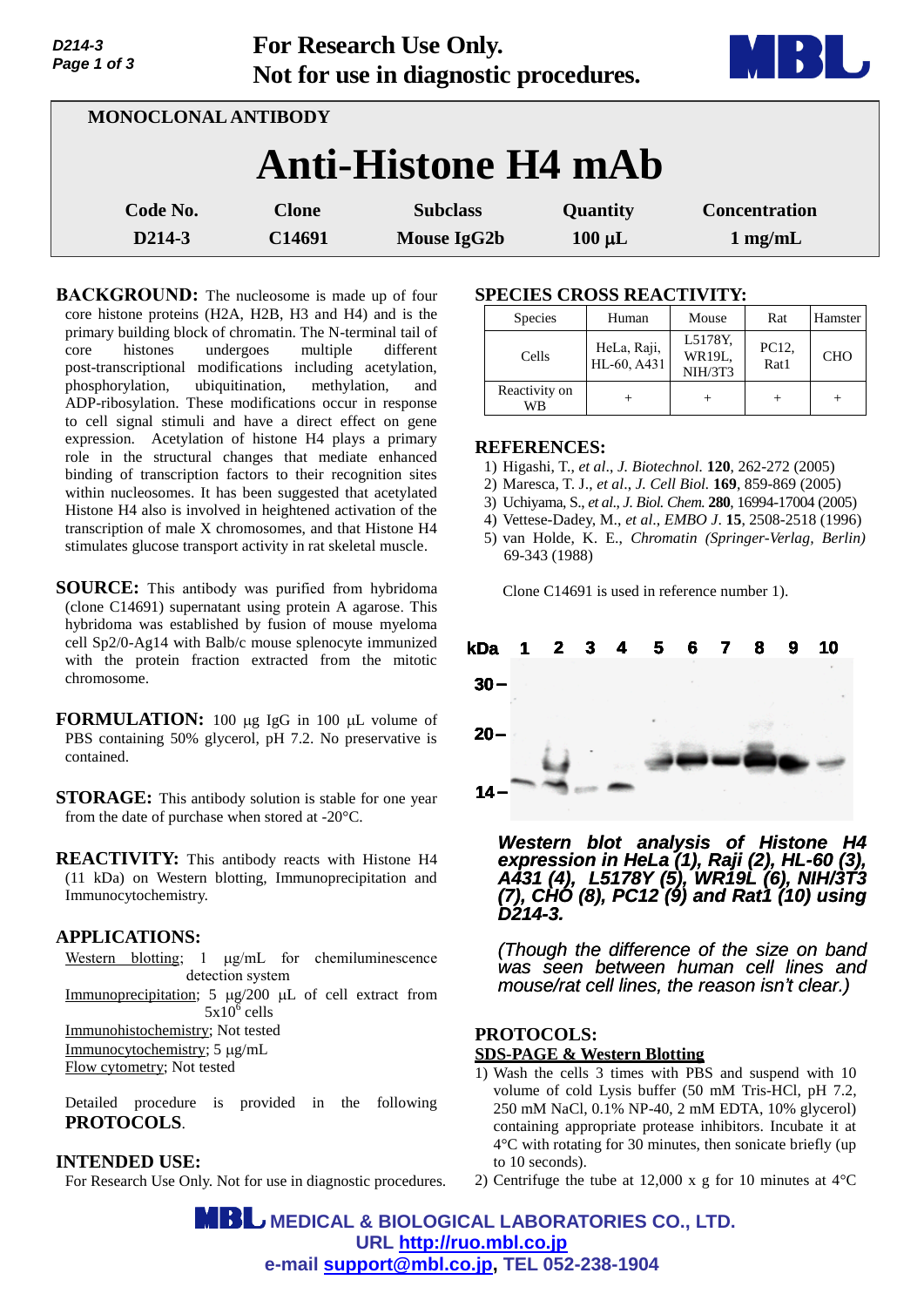and transfer the supernatant to another tube. Measure the protein concentration of the supernatant and add the cold Lysis buffer to make 8 mg/mL solution.

- 3) Mix the sample with equal volume of Laemmli's sample buffer.
- 4) Boil the samples for 3 minutes and centrifuge. Load 10 L of the sample per lane in a 1-mm-thick SDS-polyacrylamide gel for electrophoresis.
- 5) Blot the protein to a polyvinylidene difluoride (PVDF) membrane at 1 mA/cm<sup>2</sup> for 1 hour in a semi-dry transfer system (Transfer Buffer: 25 mM Tris, 190 mM glycine, 20% MeOH). See the manufacture's manual for precise transfer procedure.
- 6) To reduce nonspecific binding, soak the membrane in 5% skimmed milk (in PBS, pH 7.2) for 1 hour at room temperature, or overnight at 4°C.
- 7) Incubate the membrane with primary antibody diluted with 10 % Block Ace as suggest in the **APPLICATIONS** for 1 hour at room temperature. (The concentration of antibody will depend on condition.)
- 8) Wash the membrane with PBS-T [0.05% Tween-20 in PBS] (5 minutes x 3 times).
- 9) Incubate the membrane with the 1:10,000 Anti-IgG (Mouse) pAb-HRP (MBL; code no. 330) diluted with 10% Block Ace for 1 hour at room temperature.
- 10) Wash the membrane with PBS-T (10 minutes x 3 times).
- 11) Wipe excess buffer on the membrane, then incubate it with appropriate chemiluminescence reagent for 1 minute.
- 12) Remove extra reagent from the membrane by dabbing with paper towel, and seal it in plastic wrap.
- 13) Expose to an X-ray film in a dark room for 3 minutes.
- 14) Develop the film as usual. The condition for exposure and development may vary.

(Positive controls for Western blotting; HeLa, Raji, HL-60, A431, NIH/3T3, L5178Y, WR19L, PC12, Rat1, CHO)



*Immunoprecipitation of Histone H4 from HeLa cells with Mouse IgG2b (1) or D214-3 (2). After immunoprecipitated* with the antibody, *immunocomplex was resolved on SDS-PAGE and immunoblotted with D214-3.* 

#### **Immunoprecipitation**

1) Wash the cells 3 times with PBS and suspend with 10 volume of cold Lysis buffer (50 mM Tris-HCl pH 7.5, 150 mM NaCl, 0.05% NP-40) containing appropriate protease inhibitors. Incubate it at  $4^{\circ}$ C with rotating for 30 minutes, then sonicate briefly (up to 10 seconds).

- 2) Centrifuge the tube at 12,000 x g for 10 minutes at  $4^{\circ}$ C and transfer the supernatant to another tube.
- 3) Add primary antibody as suggest in the **APPLICATIONS** into 200 µL of the supernatant. Mix well and incubate with gentle agitation for 30-120 minutes at 4°C.
- 4) Add 20  $\mu$ L of 50% protein A agarose beads resuspended in the cold Lysis buffer. Mix well and incubate with gentle agitation for 60 minutes at 4°C.
- 5) Wash the beads 3-5 times with the cold Lysis buffer (centrifuge the tube at 2,500 x g for 10 seconds).
- 6) Resuspend the beads in 20  $\mu$ L of Laemmli's sample buffer, boil for 3-5 minutes, and centrifuge for 5 minutes. Use 10 L/lane for the SDS-PAGE analysis. (See **SDS-PAGE & Western blotting**.)

(Positive control for Immunoprecipitation; HeLa)



*Immunocytochemical detection of Histone H4 on 4% PFA fixed HeLa cells with D214-3.*

## **Immunofluorescence microscopy**

- 1) Culture the cells in the appropriate condition on a glass slide. (for example, spread  $1x10^4$  cells for one slide, then incubate in a  $CO<sub>2</sub>$  incubator for one night.)
- 2) Wash the cells 3 times with PBS.
- 3) Fix the cells by immersing the slide in PBS containing 4% paraformaldehyde (PFA) for 20 minutes at room temperature.
- 4) The glass slide was washed with PBS 3 times.
- 5) Immerse the slide in PBS containing 0.1% TritonX-100 for 10 minutes at room temperature.
- 6) The glass slide was washed 3 times with PBS.
- 7) Add the primary antibody diluted with PBS as suggest in the **APPLICATIONS** onto the cells and incubate for 30 minutes at room temperature. (Optimization of antibody concentration or incubation condition is recommended if necessary.)
- 8) The glass slide was washed 3 times with PBS.
- 9) Add 100  $\mu$ L of 1:100 Anti-IgG (Mouse) pAb-FITC (MBL; code no. 238) diluted with PBS onto the cells. Incubate for 30 minutes at room temperature. Keep out light by aluminum foil.
- 10) The glass slide was washed 3 times with PBS.